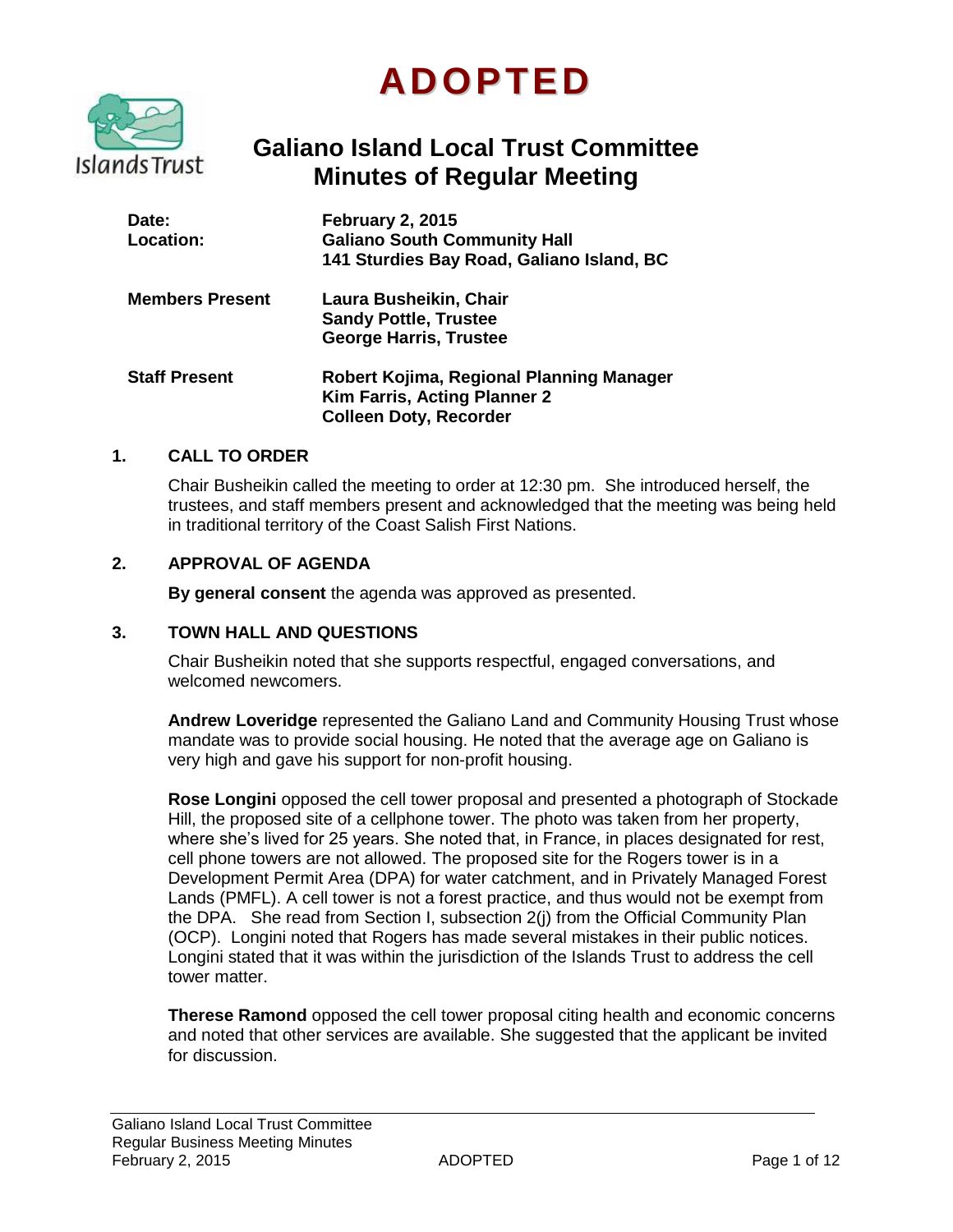**Rose Longini** questioned the number of antennae the tower would hold. The proposed tower is 34 meters high. She said Rogers has stated a 34-meter tower may not have space for colocation. They will either have to extend the height of the tower (where notification is not necessary), or build another one.

**Rebecca Matthews** moved to Galiano from White Rock in November 2014. She had been sleeping beside a smart meter in White Rock which induced electromagnetic hypersensitivity. She now suffers from various serious ailments. Although moving to Galiano somewhat alleviated her symptoms, the Mayne Island cell tower is bothering her. She doesn't know where to live because electromagnetic radiation is prevalent. Matthews noted France has passed a law that no childcare place can have WIFI.

**Brad Lockett,** resident of 620 Montague Road, circulated research related to the issue of Rogers' proposed cell tower. The research memorandum notes that French Parliament passed a law in January 2015 addressing electromagnetic fields and electromagnetic hypersensitivity, and outlines the key features. Lockett was not notified by Rogers of their proposal, yet he is one of the closest property owners to be affected. The tower is in DPA 4 & DPA 5, created in an effort to protect rare ecosystems. He cited Section 1, subsection 2(j) of the Galiano Island Official Community Plan which supports use of the precautionary principle in land use decisions even if some cause and effect relationships are not fully established scientifically. He urged Trustees not to allow development of the tower. The Islands Trust Act relies on the importance of placing priority on preservation and protection specifically because DL 12 is in the PMFL.

**Bowie Keefer** spoke in favour of improving telecommunications on this island. Wants to have a cell phone that works while he is in the woods. Young people need good telecommunications infrastructure in order to improve the economy. He also supported advancement of affordable housing and "was happy to see it moving quickly." He wants to see size restrictions around cottages loosened.

**Roger Pettit** of Sunshine Farm noted that his family has been involved with affordable housing on Galiano for the last 10 years. He was a principal author of the original affordable housing report. He stated that very little of it was implemented, so he questioned its effectiveness. Mr. Pettit noted that increasing cabin size and adding secondary suites would go a long way to eliminate housing shortages. Mr. Pettit found it difficult to house his workers last summer; one was living in his wood shed. He asked why Galiano couldn't administer its own housing agreement and why someone in Victoria needed to administer the agreement. Regarding the proposed cell tower, he had been trained in electrical engineering and has been personally exposed to lots of microwave radiation, without noticeable effect. He is in favour of having greater cell phone coverage. He was concerned about safety issues related to not having adequate cell phone coverage.

**Geoff Gaylor** spoke on behalf of former Galiano resident Margaret Griffiths who left Galiano due to blindness. Mr. Gaylor reported that she wrote a 10-page report on the importance of water to Galiano. She would like every Trustee and staff person to consider water preservation in every decision on Galiano.

**Trustee Pottle** noted that she already had a copy of the report and would distribute it to everyone.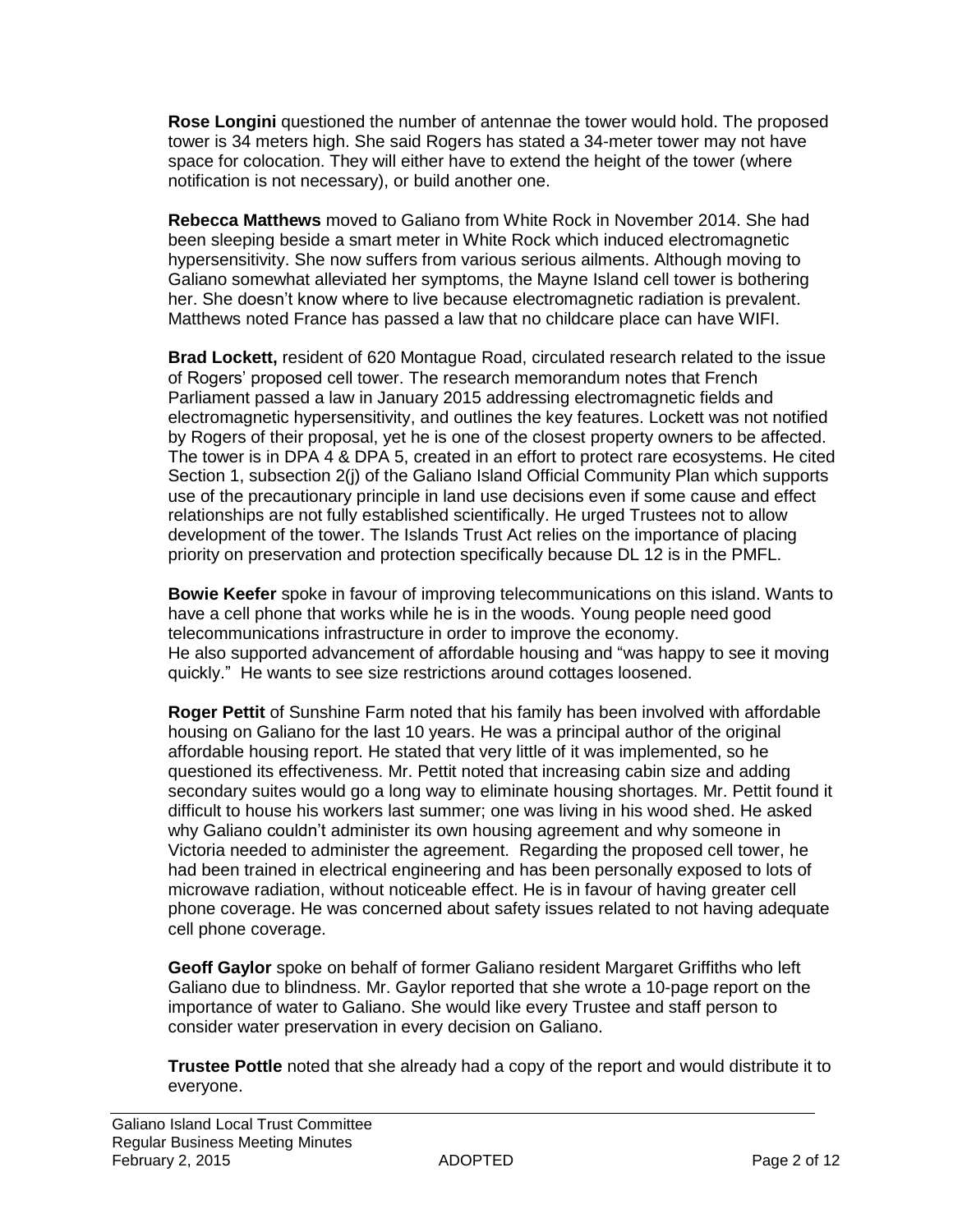**Kevin, member of the public,** described himself as a "worker" and stated he has been on Galiano five years and has seen a lot. He spoke to the issue of housing, indicating he takes it very seriously. He noted that housing is very expensive and costs keep growing, and he is concerned costliness will scare people away from the island. He stated that affordable housing would bring revenue to this island.

**Gary Coward** noted the 40 year anniversary of the inception of the Islands Trust. He asked whether we, on Galiano, have decided our destiny. He questioned whether we were going to focus on what's necessary for people to live here, or were we to focus on what people who live here think about the mandate of the Islands Trust: preserve and protect, the precautionary principle? He noted that Galiano is a place where people come for refuge. He pointed out that Industry Canada has the last word on cell towers. He made a distinction between what happens in private homes versus what community is exposed to. He stated that a lot of seniors need affordable housing too. He does not appreciate any deregulation from the Island Trust Act. We need to have more regulation. We need more "No" less "Yes."

# **4. COMMUNITY INFORMATION MEETING**

None

# **5. PUBLIC HEARING**

None

# **6. MINUTES**

- **6.1. Local Trust Committee Minutes**  None
- **6.2. Section 26 Resolutions Without Meeting Report Dated January 2015** For information
- **6.3. Advisory Planning Commission Minutes**  None

# **7. BUSINESS ARISING FROM MINUTES**

# **7.1. Follow-up Action List Dated January 2015**

Planner Farris reviewed the Follow-up Action List

# **8. DELEGATIONS**

None

# **9. CORRESPONDENCE**

*Correspondence received concerning current applications or projects is posted to the LTC webpage*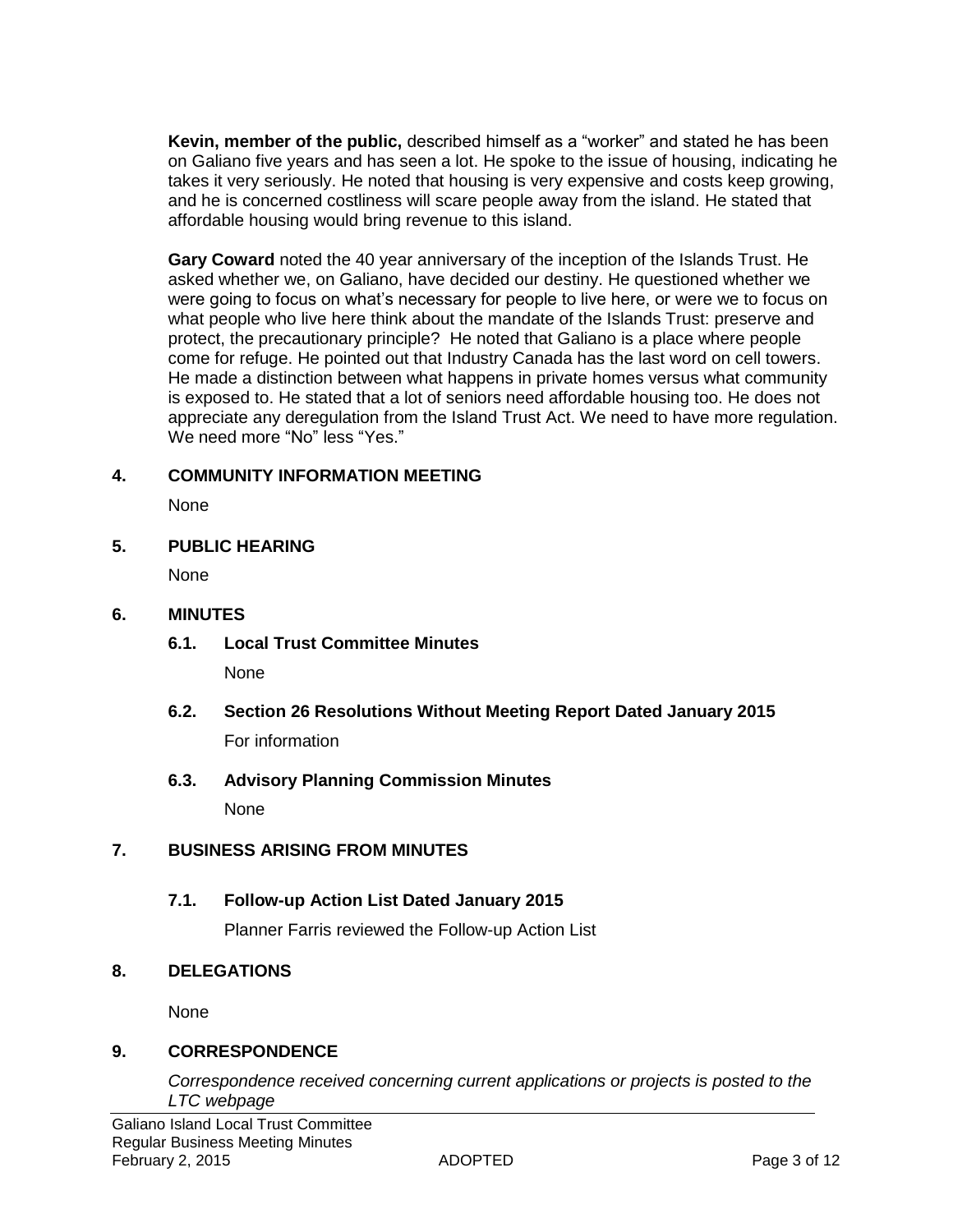#### **9.1. December 15, 2014 Letter from B. Mabberley re: Ponds for Fire-Fighting Water Supply**

Trustee Pottle noted that soil removal and deposits appears as a topic on their Projects List (page 81 of Agenda Package) and suggested this item might fit very well here.

Regional Planning Manager (RPM) Kojima suggested that a more effective way may be that ponds be provided on a case-by-case basis, with the Fire Department responding directly to the applicable Approving Officer.

#### **10. APPLICATIONS AND REFERRALS**

#### **10.1. GL-ALR-2014.1 (Usher) - Staff Report**

Planner Farris reviewed the main points in the Staff Report dated January 19, 2015. This referral involves non-farm use (second dwelling) in the Agricultural Land Reserve (ALR). Planner Farris described the maps provided to the public.

The applicant was present and distributed a letter from Eva Marie Rose Wilson of Galiano Island, stating that she is a previous occupant of both Cherry Cottage and the Road House and that both structures pre-date 1972, prior to zoning and the ALR. The applicant indicated that an affidavit from Ms. Wilson will soon be obtained.

Trustee Harris commented that he might have a conflict of interest. He lived in the house in 1980 when he first moved to Galiano.

RPM Kojima directed Trustee Harris to an LTC resource that could make those determinations with respect to potential conflicts of interest.

#### **GL-2015-001**

#### **It was MOVED and SECONDED,**

THAT the Galiano Island Local Trust Committee resolve that non-farm use application GL-ALR-2014.1 (Usher) be authorized to proceed to the Agricultural Land Commission pursuant to Section 25(3) of the *Agricultural Land Commission Act.*

#### **CARRIED**

**Note:** There was a break at 1:39PM and the meeting reconvened at 1:55pm.

#### **10.2. GL-RZ-2014.1 (Crystal Mountain) - Staff Report**

Planner Farris summarized the Staff Report dated January 22, 2015.

The Applicants are offering to register a conservation covenant on more than 75% of property. If the application does proceed, the applicant is proposing to amalgamate the properties into one via a subdivision application. In this case there are existing structures on property that could be in the DPA. There are currently no building permits; thus, the application will be referred to the CRD and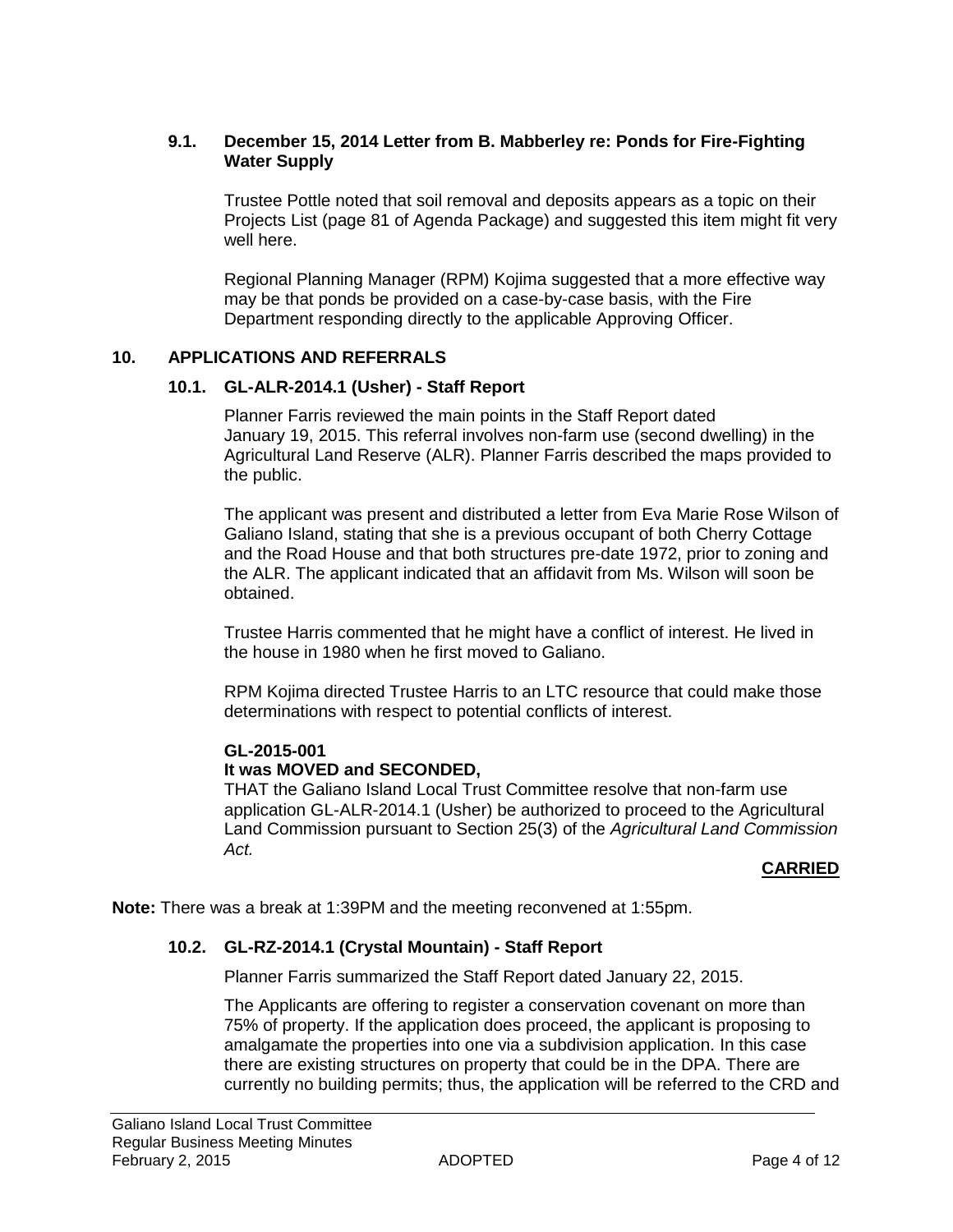the bylaw enforcement file is open. The owner provided a comprehensive environmental assessment report available on the Galiano Island LTC website. The proposal as it stands does not meet OCP policies; if the application proceeds, the OCP will need to be amended. Further information from the applicant will be required when the owner returns to town.

Planning staff advised that the applicant could apply for permits for these non-compliant structures. There are hazard areas and sensitive areas. Kitchen facilities are believed to have been removed but staff will need to clarify this from owner. Staff will need to secure an emergency access route through property.

**Elizabeth (Libby) McLelland** noted that the land belongs to a non-profit society, the Crystal Mountain Society. The president of the board is away but others may speak to the application.

Trustee Harris questioned what the capacity of this development will be once it is built out.

Planner Farris noted there was uncertainty at the moment and that needed to be determined.

Trustee Pottle stated she was quite familiar with the staff report. In order to expedite the process she drafted a resolution to put clauses on the table for discussion. She cautioned against preparing draft bylaws before several items were addressed.

Trustee Harris agreed with Trustee Pottle's recommendations and asked Staff whether they believed the recommendations were achievable. He noted the importance of Crystal Mountain to the community but also noted that the LTC needs to have a credible approach.

RPM Kojima responded that the list was doable although some clauses would be more challenging than others.

There was discussion around the cluster of development.

RPM Kojima noted that staff will ask the applicants about the clauses proposed by Trustee Pottle. He indicated it was better to work with applicant, but not make commitments at this stage.

Chair Busheikin clarified her understanding that Trustee Pottle was not making a pledge that if clauses are done to her satisfaction she will commit to approving the application.

Chair Busheikin noted that the manager's cottage and parking is close to the road. One principle of low-impact development is to build close to roads so as to not carve up forests. She suggested that might also be a consideration.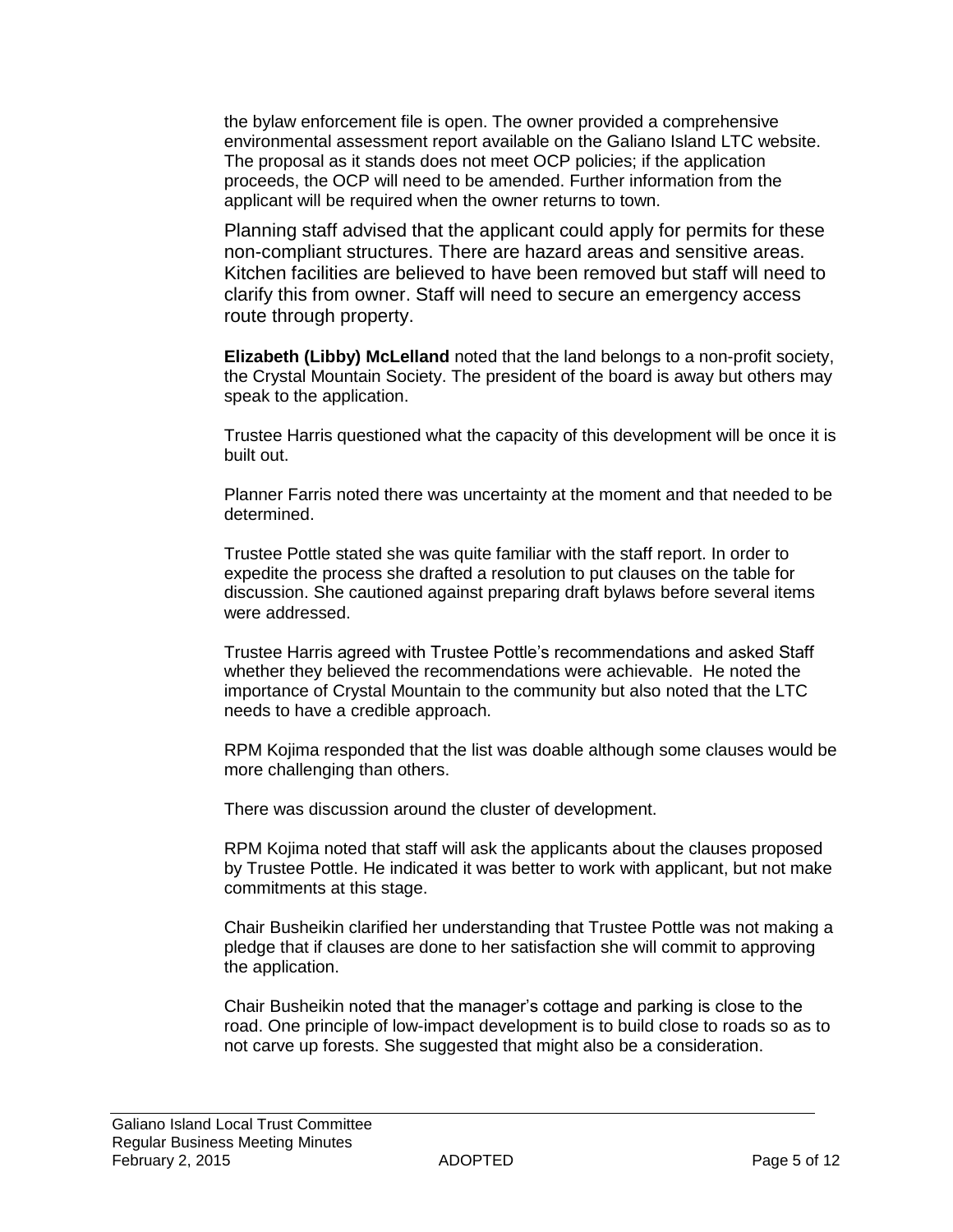# **GL-2015-002**

### **It was MOVED and SECONDED,**

That the Galiano Island Local Trust Committee direct staff to proceed with the application GL-RZ-2014.1 (Crystal Mountain) but before preparing draft bylaws address the following:

- (1) Submit a survey regarding the proposed building sites, accesses and Development Permit Areas and the location and size of all existing structures;
- (2) Indicate whether or not existing structures will be removed or will remain;
- (3) Indicate whether any of the proposed huts will have cooking facilities;
- (4) Indicate whether the outhouses will consist of composting toilets or another system;
- (5) Submit plans to implement the recommendations of the environmental assessment;
- (6) Consider an amendment to the application to transfer title of the proposed covenanted lands to an organization which has as its primary objective the conservation of forest land;
- (7) Consider a plan that would cluster development in one building site not the 3 that have been proposed;
- (8) Provide the LTC with a copy of the 2 CRD covenants on the land regarding geotechnical issues and Riparian Area issues; and
- (9) Consider an agreement to stop construction until completion of the application and to stop advertising and conducting programs within structures that are not permitted under the zoning that presently exists on the land.

# **CARRIED**

# **10.3. GL-RZ-2011.1 (Galiano Green) - Staff Report**

Regional Planning Manager (RPM) Kojima reviewed the Staff Report dated January 23, 2015.

As of last month, the applicants have withdrawn their application to the Regional Housing Trust Fund (RHTF) and are in the process of restructuring Galiano Land and Community Housing Trust as a housing co-op. These changes would result in changes to the housing agreement and zoning. Normally the next step is to proceed to a public hearing but because of proposed changes to Galiano Green, staff advised the LTC to wait until a revised proposal is received.

Trustee Harris noted he had read the CRD housing report and was concerned about further obstacles and queried what role the CRD would play in the amended plan.

**Tom Hennessy**, Chair of Galiano Green and resident of Galiano since 1971, provided some background into the applicant's decision to revise their proposal. Galiano Green looked at various options of affordable housing for Galiano, compared with other Gulf Islands, and noted the precedent of a housing agreement being administered by the Denman Island Land Trust, which also includes a panel of island members to select housing applicants. He wondered whether such an arrangement would resolve the arms-length issue. Galiano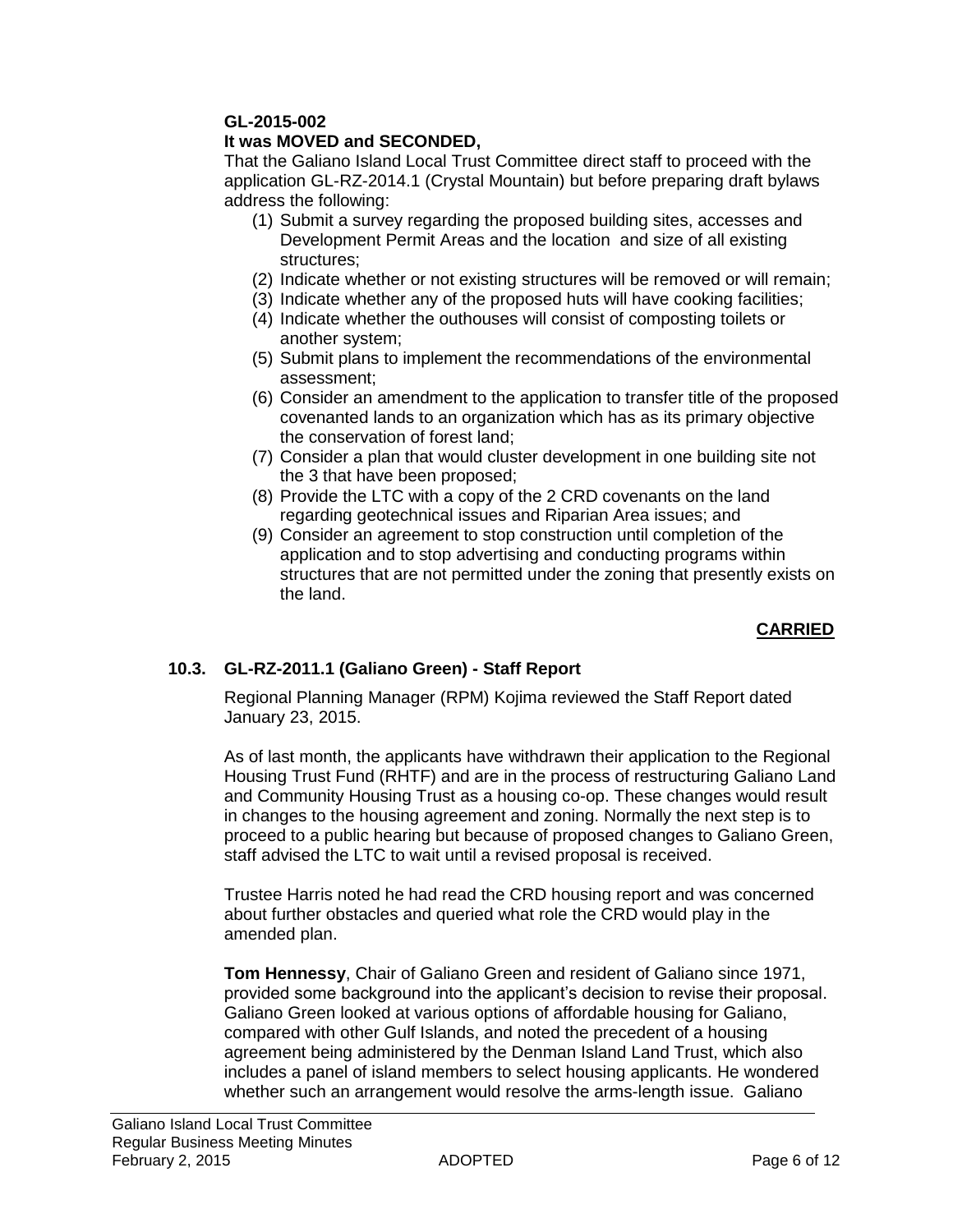Green is asking the LTC to pass a motion to allow Galiano Green to operate their administration in the same way as the Denman Island model administrates the housing agreement: the LTC would collect the statutory declarations up to four times a year, and Galiano Green would do the day-to-day review of administration.

Chair Busheikin stated that she is one of the founders and residents of Triple Rock housing co-op on Denman. She cautioned Galiano Green against taking Triple Rock model as their model, since every island has their own OCP, distinct community, context, and different definitions of affordability. There are unresolved issues (in the Denman context) with respect to financing in a leasetype situation, in that the person holding the lease cannot build their house because there is nothing to secure the lease to.

There was discussion about the option of renting, as well as insurance implications connected with building inspections.

Chair Busheikin noted the Housing Secretariat is working with a mainstream housing model that is tried and true, although possibly indicative of a culture clash. Lands Trusts, relatively new to BC, is an alternative way of living with communal values. She advised Galiano Green to clarify their approach.

**Doug Latta** noted the CRD Housing Secretariat advised them to redo their reports again. Latta felt Galiano Green had already answered most of the CRD's questions. They have community money which enables the project to move ahead. What Galiano Green wants at this time is to know if the LTC would be interested in administering the housing agreement where the LTC accepted statutory declarations and Galiano Green did the rest. This community would be running this thing. The selection of applicants needs to be done correctly.

Chair Busheikin questioned whether the Galiano LTC would be interested in following the Denman/Hornby model whereby the LTC would take on administration of the statutory declarations. Chair Busheikin asked RPM Kojima how much time it would involve of the trustees to administer such an arrangement.

RPM Kojima indicated that Galiano Green would submit a written proposal to the LTC, in preparation for discussion at the March meeting.

Trustee Pottle noted that the LTC does not have the expertise to administer a housing agreement. The CRD has the expertise. The Canada Mortgage Housing Corporation (CMHC) website on land lease models follows what is available in the US. Co-ops are legislatively structured in our laws, and are less complicated that Land Trusts.

**Tom Hennessy** stated that Galiano Green has decided to go with the Land Trusts model because they are one step away. That remaining step is governance. We have a precedent. He stated that Galiano Green could not expect people in Victoria to be interviewing applicants. As to funding, Vancity was favorable to the funding issues around this proposal. Vancity said they would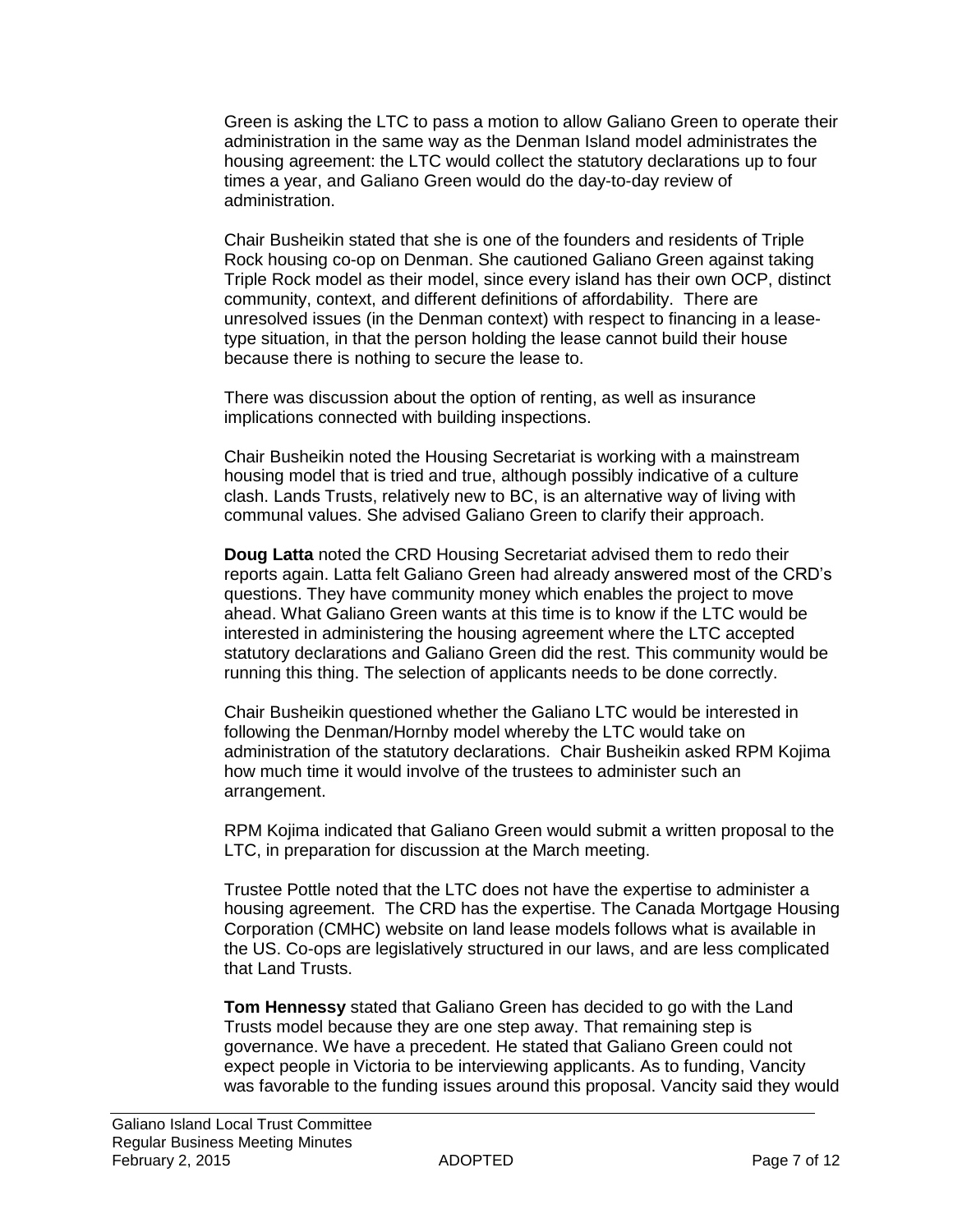fund the project and provided some funding. They were favorable to providing mortgages too.

RPM Kojima explained that screening applicants at an arms-length distance is fundamental to the administration of the housing agreement. That is why the housing agreement needs to determine the affordability test. The proposal must have an arms-length arrangement for determining applicants.

Chair Busheikin closed the discussion at 3:05pm.

#### **10.4. 3445-50 CT (Rogers) – Memo**

Planner Farris summarized the memorandum dated January 23, 2015 describing the public notification process, Local Trust Committee decision process and the forwarding of all information to Industry Canada.

Planner Farris thanked those who spoke earlier and made note of the public's comments. She will be contacting Rogers to advise them of their errors in the public notices. She highly recommends that community members respond directly to Rogers, as well as to the LTC. Galiano LTC has the option of scheduling a Community Information Meeting.

#### **GL-2015-003**

#### **It was MOVED and SECONDED,**

That the Galiano Island Local Trust Committee direct staff to organize a Community Information Meeting to be attended not only by a Rogers' representative who could address the public's concerns, but also attended by other service providers.

#### **CARRIED**

**Elizabeth Latta** clarified with staff that letters written prior to this meeting would also be accepted and forwarded on to Rogers and the Local Trust Committee

Planner Farris confirmed that letters received by her office prior to this LTC meeting of February 2, 2015, would be accepted and forwarded to Rogers and the Local Trust Committee.

# **11. LOCAL TRUST COMMITTEE PROJECTS**

#### **11.1. Work Program Review 2015 - Staff Report**

Planner Farris provided an overview of the Work Program Report. Bylaws were adopted in November 2014 with respect to Visitor Accommodation/Short Term Vacation Rentals and Groundwater Development Permit Areas. The contractor yards project is currently on hold as the stakeholder group was unsuccessful.

#### **12. REPORTS**

#### **12.1. Work Program Reports (attached)**

#### 12.1.1. Top Priorities Report Dated January 2015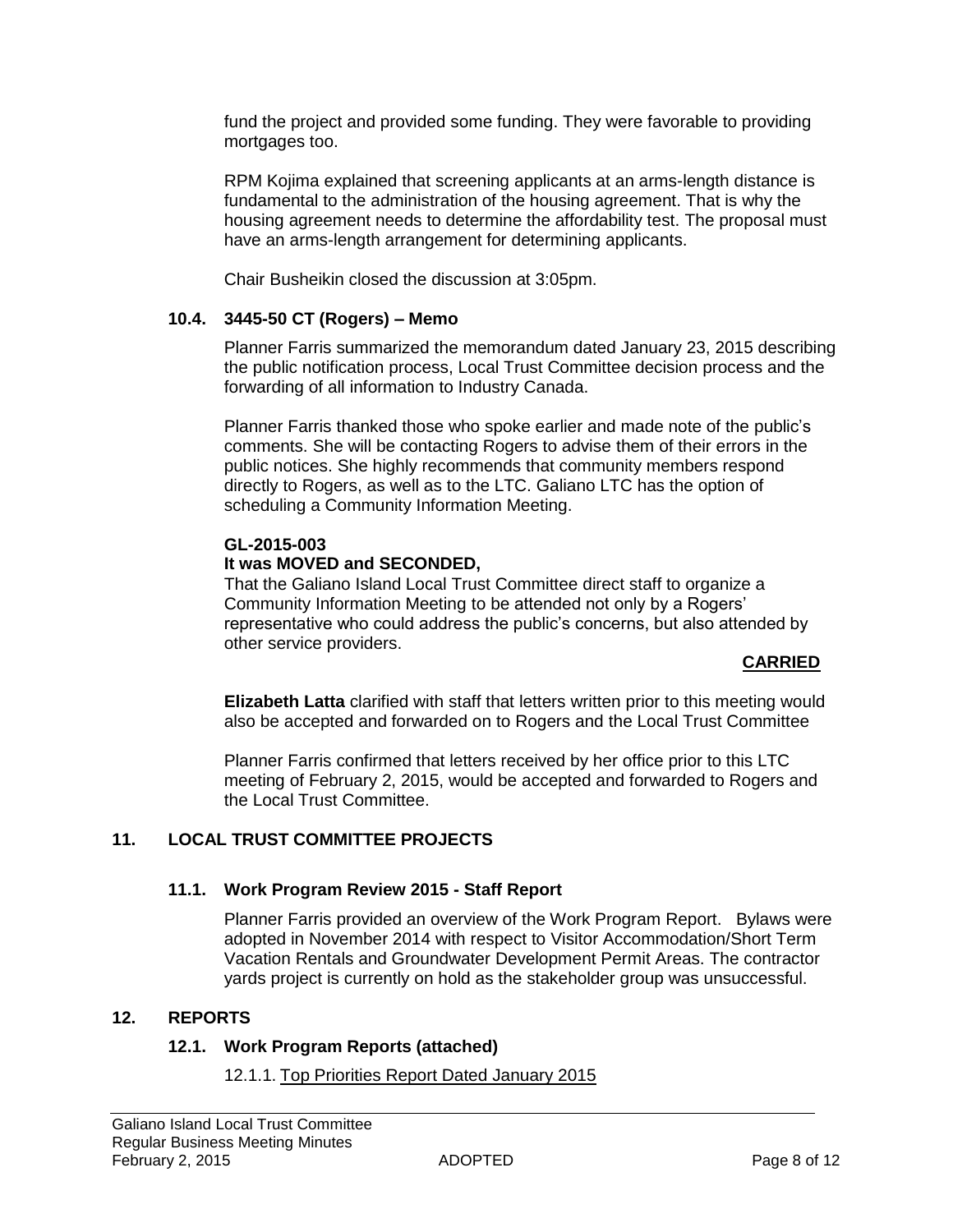Staff reviewed possible top priorities for 2015. Currently the LTC has flexibility in determining budget amounts and priorities.

Staff recommended possible priorities such as: amending the wording of section 2.14 Land Use Bylaw, policies and zoning for waste transfer facilities, dock review, and forest policies and regulations.

Trustee Harris suggested that increasing cabin and legalizing secondary suites become a priority.

Trustee Pottle was in favour of bringing cabin size and height, and secondary suites to the LTC top priorities list. This could improve affordable housing, and bring down construction costs.

RPM Kojima suggested that if the LTC made cabin height/size and secondary suites one topic, the project becomes larger, and thus it might be better to split projects. He suggested LTC provide a motion for staff to further amend 2.14 LUB with respect to set-back from the sea. Concerning Contractor yards, he noted staff will come back with a report outlining options.

# **GL-2015-004 It was MOVED and SECONDED,**

That the Galiano Island Local Trust Committee amend its Work Program by designating the following top three priorities: a) Home-based contractor yards; b) Cottage size and height; c) Secondary suites bylaw amendments.

# **CARRIED**

# **GL-2015-005 It was MOVED and SECONDED,**

That the Galiano Island Local Trust Committee direct staff to proceed with amending section 2.14 of LUB at the earliest opportunity.

# **CARRIED**

12.1.2. Projects List Report Dated January 2015

**By general consent**, the projects list will stay the same.

# **12.2. Applications Report Dated January 2015**

Planner Farris reviewed the attached report.

# **12.3. Trustee and Local Expense Report Dated December 2014**

Local trust meeting expenses were higher than usual due the significant cost of Community Information Meetings (CIM). Planner Farris and RPM Kojima confirmed that the LTC may wish to discuss multiple topics at one CIM. RPM Kojima also suggested alternative ways of obtaining community consultation such as through surveys.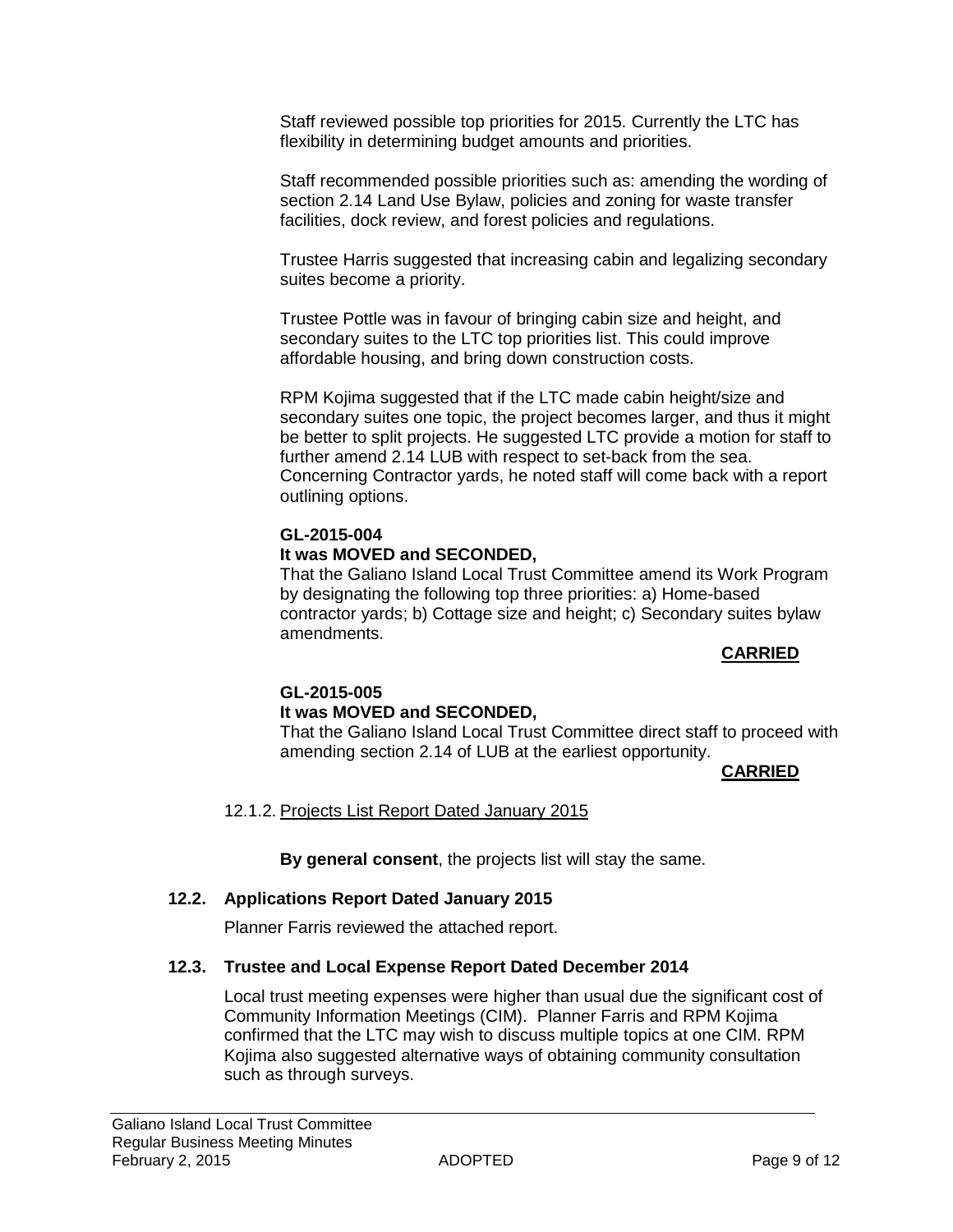Trustee Harris noted that the projects budget for \$8000 came in under budget at \$2300.

#### **12.4. Adopted Policies and Standing Resolutions**

Staff reported that the LTC went through them last year and cleaned them up. Staff will be coming back with some suggestions to the STVR.

#### **12.5. Local Trust Committee Webpage**

The Galiano Island Local Trust Committee webpage can be found at: [www.islandstrust.bc.ca/islands/local-trust-areas/galiano](http://www.islandstrust.bc.ca/islands/local-trust-areas/galiano)

Trustees Pottle and Harris complimented the organization and robustness of the webpage.

#### **12.6. Chair's Report**

Chair Busheikin stated she was happy to be here and is learning a lot. She reported that there has been one Executive Committee Meeting, with another one scheduled for next week. She spoke favorably of the technology being offered by the Islands Trust and encouraged trustees to work with their iPads.

The communications tower issue is something Chair Busheikin would like to look at on a Trust-wide basis. Denman and Lasqueti Islands have experienced problems with towers. She would like to speak with a united voice.

#### **12.7. Trustee Report**

Trustee Pottle noted people are concerned about the recent cell tower proposal. She attended Southern Trustees Roundtable session on January 12, 2015 and found it helpful. In speaking with a representative from Rogers, she made him aware of public opposition and some support within the community. Trustee Pottle wants to know what improvements will be made for Galiano. Lots of consultation is required on this issue. Trustee Pottle's office hours are Tuesdays 4-6pm. She signed up for the Local Planning Committee.

Trustee Harris reported that the last eight weeks have been interesting. He appreciates the depth of the Islands Trust, and noted the integrity and hard work. He is interested in the vision of the Galiano community and where it is going. He was appointed Economic Development Commissioner for Galiano. With respect to holding two jobs, he stated he is first and foremost a Trustee. He ran on a platform of economic health. He wants to get broadband internet to this community as he believes it is the way of the future. He acknowledged it is extremely expensive, but stated it was his goal nonetheless.

# **12.8. Trust Fund Board Report**

The Trust Fund Board Report will be on the agenda as a standing item.

#### **13. NEW BUSINESS**

# **13.1. Advisory Planning Commission Memberships**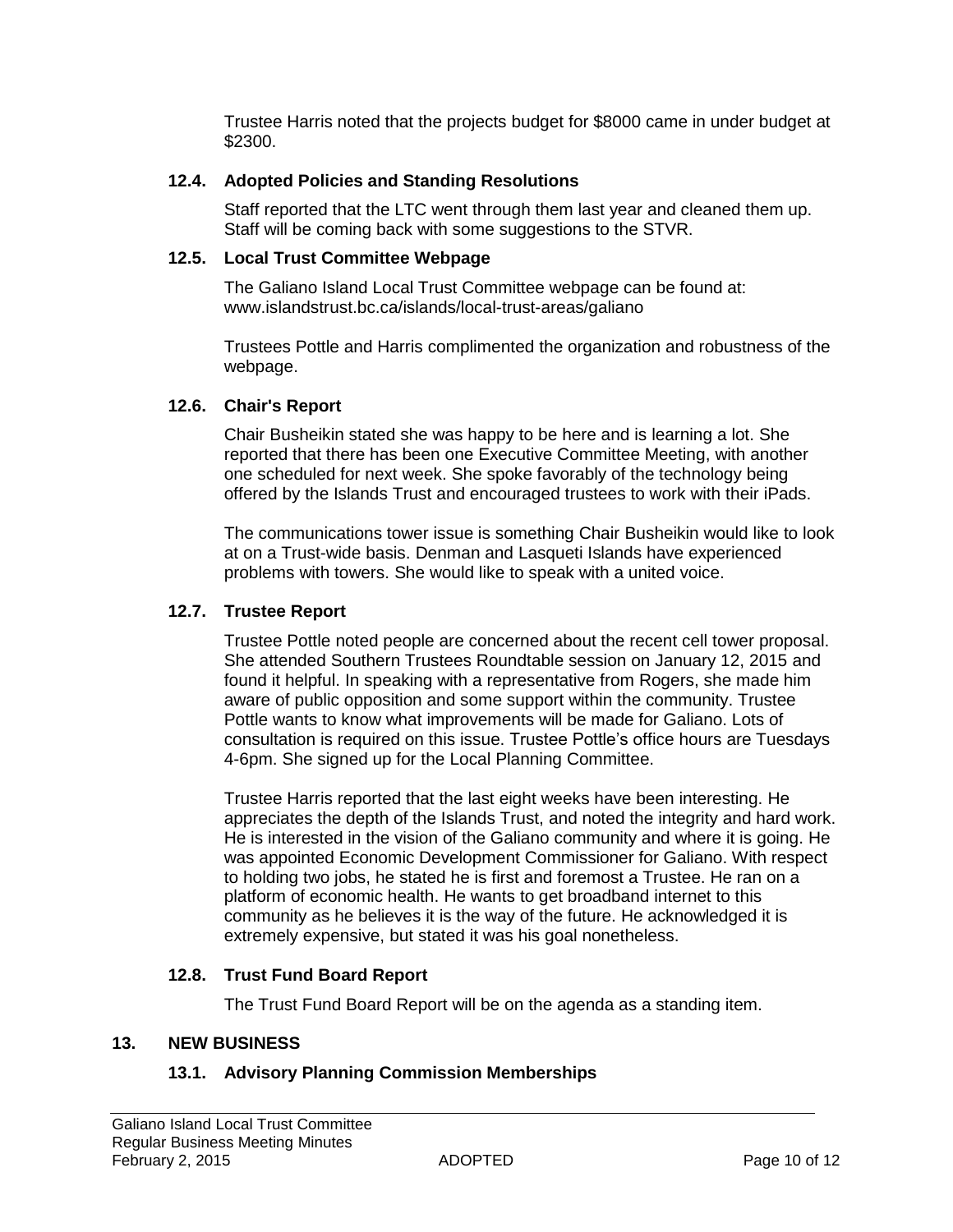Four members' terms on the APC have expired effective February 1, 2015. There was discussion regarding advertising in the Active Page and contacting the members whose terms had elapsed.

Trustee Harris questioned whether there were concerns about his wife, Karen Harris, continuing on as a member of the Advisory Planning Commission.

Regional Planning Director Kojima advised this was a question for Linda Adams.

#### **GL-2015-006**

#### **It was MOVED and SECONDED,**

That the Galiano Island Local Trust Committee direct staff to advertise for up to four (4) members to sit on the Galiano Island Advisory Planning Commission.

# **CARRIED**

#### **14. UPCOMING MEETINGS**

**14.1.** Next Regular Meeting Scheduled for March 2, 2015, at 12:30 pm, at the South Community Hall.

#### **15. TOWN HALL**

**Cathy Stephenson** discussed the need for improved cell phone coverage. She referred to the survey conducted last summer, through the Hardware Store, where 120 respondents participated, with 2/3 in favour. Emergency services are a large motivation for her support of increased cell phone infrastructure.

**A member of the public** spoke in favour of low-cost housing and asked whether it could be expedited.

**Roger Pettit** looked at the Notice of LTC Business meetings for 2015 and saw only one scheduled for the North Hall, although 1/3 of the population lives in North.

Regional Planning Director Kojima noted there were two LTC meetings scheduled at the North Hall in past years, but the number was dropped to one due to low attendance. RPM Kojima stated the schedule could always be amended. He would find out availability of the North Hall.

**Tom Hennessy** stated a preference for the housing society to be referred to as the Galiano Community Housing Trust, as opposed to "GLCHT." He expressed concern about cell phone towers and the health risks of microwave technology.

**Gary Coward** mentioned health concerns with respect to the proposed cell tower. He discussed the 15 meter riparian area setback for structures, and the relationship to covenants on that land, since the Provincial regulation is 30 metres. If there becomes a height increase for cottages, a good solution may be to reduce any new, increased cabin height as it gets closer to the property line. A cabin is an accessory use that should be trumped by the neighbour's house, which is a primary use. Mr. Coward expressed concern with F1 landowners choosing for the community the community amenity flowing